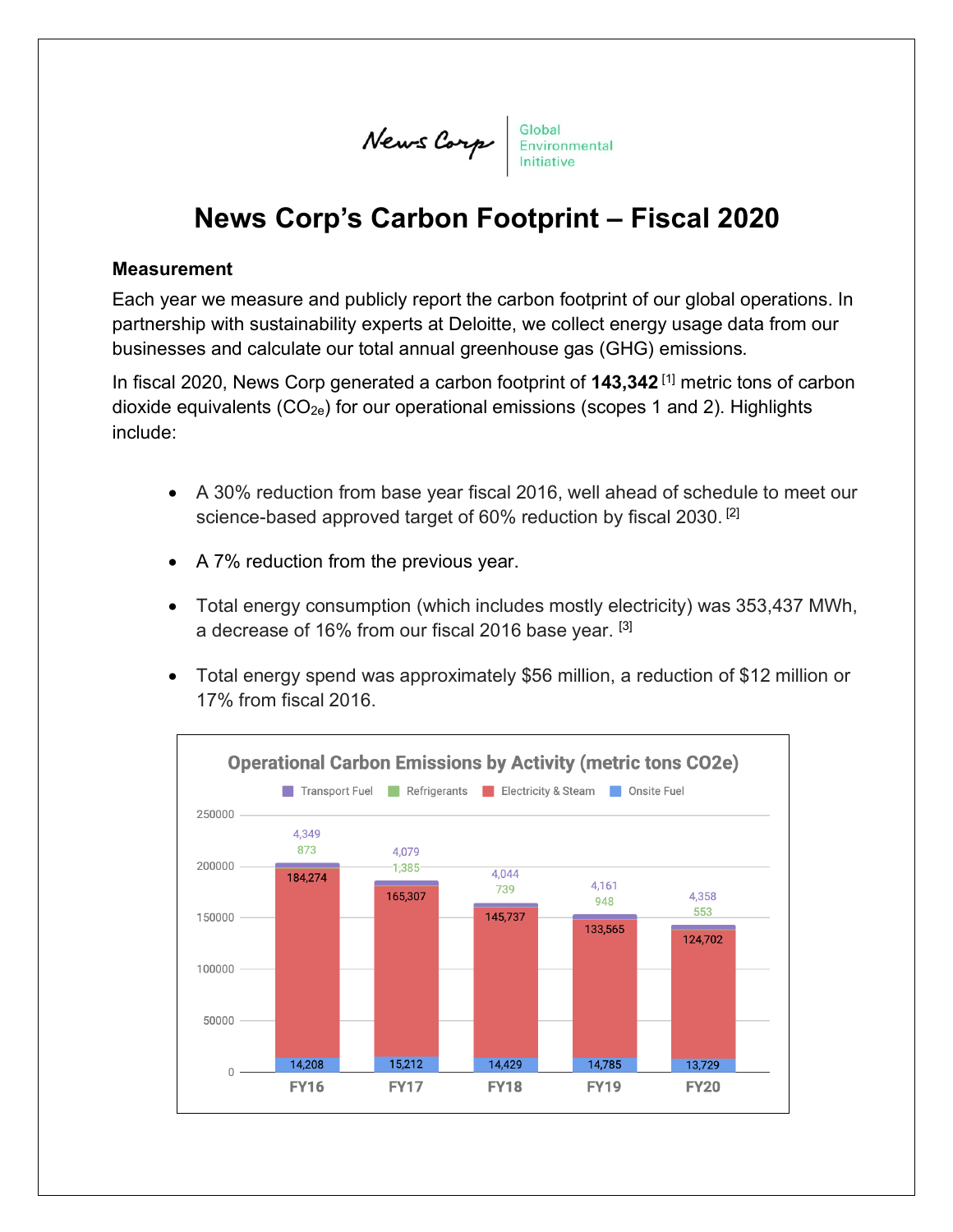

## **Scope 3 Supply Chain/Indirect Emissions**

For fiscal 2020, News Corp performed a comprehensive review of our entire scope 3 GHG emissions. Scope 3 emissions are a consequence of the activities of the company but occur from sources not owned or controlled by the company.

Our scope 3 emissions in fiscal 2020 was 2,484,811 tonnes CO2e, comprising 94.5% of our total GHG emissions across all 3 scopes. These emissions are based mostly from spend data across News Corp, which was obtained and reviewed by our partner Deloitte. A breakdown of our Scope 3 emissions is shown in the table below.

Almost 80% of our scope 3 emissions are in our supply chain for purchased goods and services (category 1 per the GHG Protocol). News Corp will continue to focus on this category of emissions as we work with suppliers to reduce our scope 3 emissions. We will also work with our suppliers to get supplier-specific emission factors rather than using spend data, which will provide more accurate emissions as noted by the GHG Protocol.

Due to the ongoing, broad impacts of COVID-19 and shift to remote working, News Corp calculated emissions from employees working from home (WFH) for the first time as part of the fiscal 2020 GHG inventory effort, for both fiscals 2019 and 2020. While business air travel emissions declined more than 4,500 tonnes CO2e (31%) from fiscal 2019,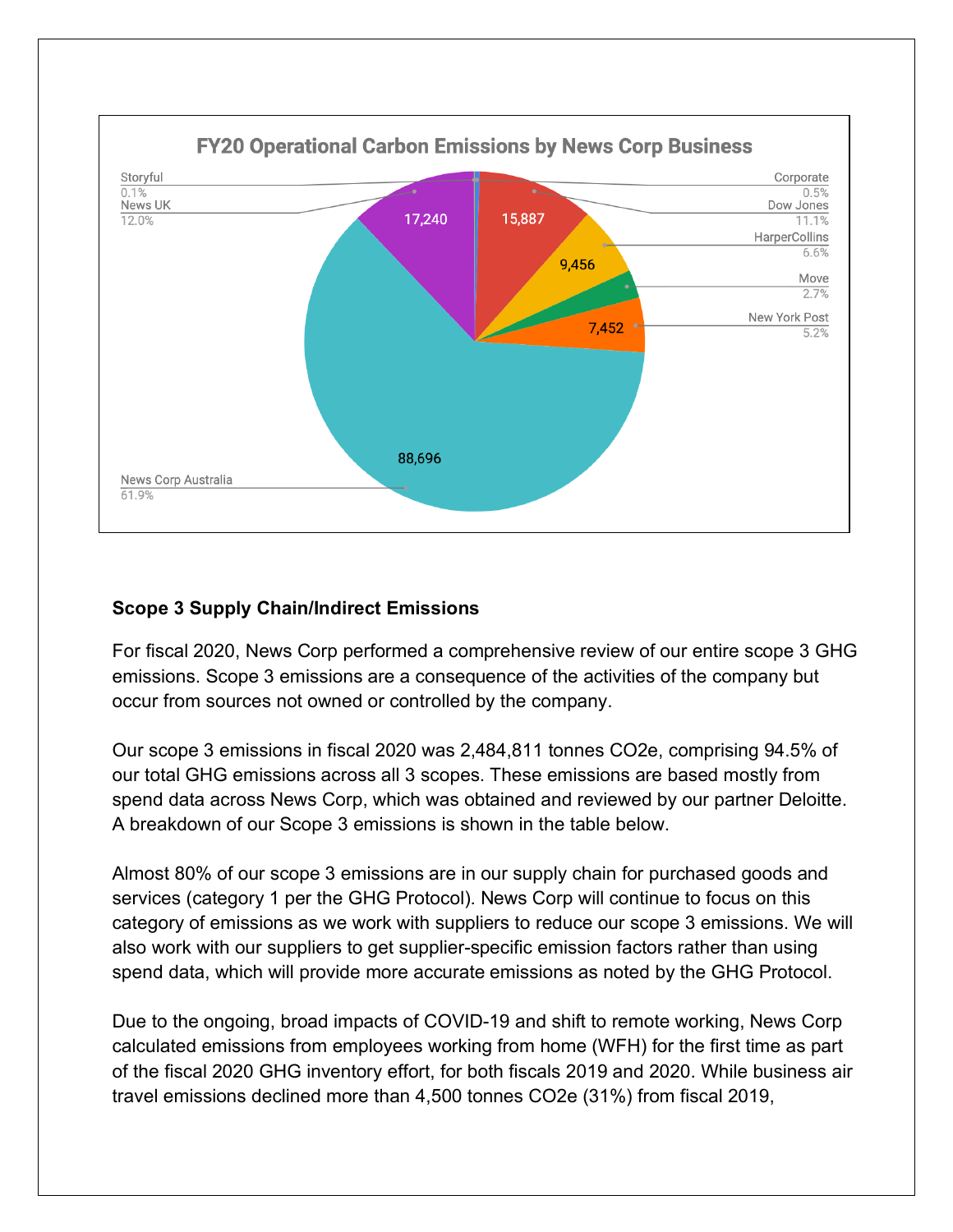associated employee WFH emissions increased by nearly 20,000 tonnes CO2e. We will continue to track our WFH emissions due to the expected impacts on our business operations from COVID-19.

| FY2020 Scope 3 Emissions (% of CO2e tonnes) |                                                                |         |  |
|---------------------------------------------|----------------------------------------------------------------|---------|--|
|                                             | <b>Purchased Goods &amp; Services</b><br>(incl. Capital Goods) | 79.7%   |  |
|                                             | <b>End of Life Treatment of Sold</b><br><b>Products</b>        | 10.1%   |  |
|                                             | <b>Investments</b>                                             | 3.6%    |  |
|                                             | <b>Transportation &amp; Distribution</b>                       | $2.8\%$ |  |
|                                             | <b>Fuel &amp; Energy-related Activities</b>                    | 1.2%    |  |
|                                             | <b>Business Travel</b>                                         | $0.9\%$ |  |
|                                             | <b>Employee Commuting / Work</b><br><b>From Home</b>           | 0.8%    |  |
|                                             | <b>Downstream Leased Assets</b>                                | $0.5\%$ |  |
|                                             | <b>Waste Generated in Operations</b>                           | 0.4%    |  |

## **Methodology**

We follow the Greenhouse Gas Protocol established by the World Resources Institute and the World Business Council for Sustainable Development, the standard international manual for measuring corporate greenhouse gas emissions. Using their "organizational control approach" we include 100% of the emissions associated with businesses we directly control. Our carbon footprint includes emissions related to: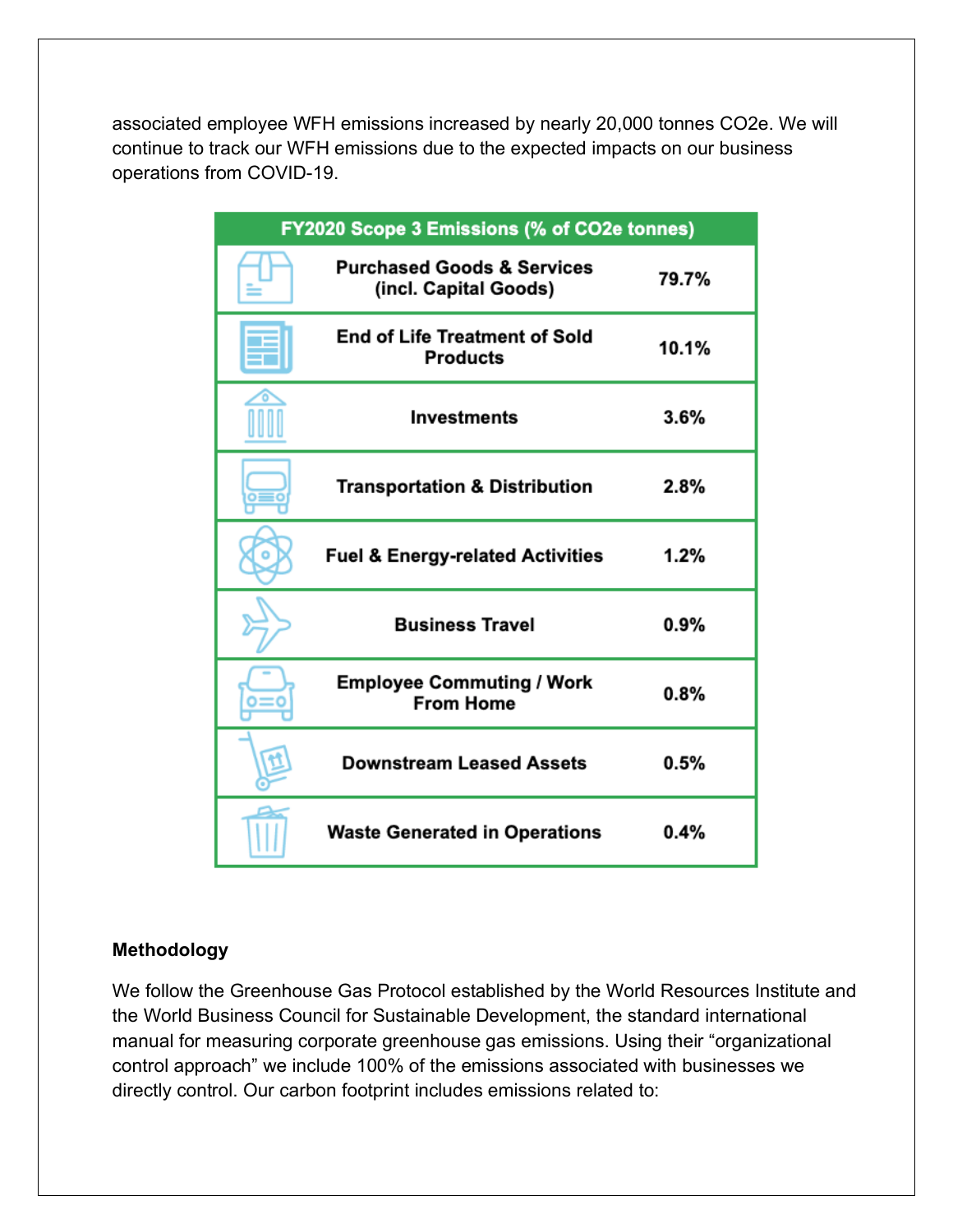- All fuels and refrigerants used directly by our businesses (Scope 1 emissions)
- All electricity and steam used in our owned and leased facilities (Scope 2 emissions)
- The impacts of our supply chain and other indirect emissions that occur in our value chain (Scope 3 emissions)

Whenever necessary, we will re-baseline our previous years' footprint numbers to account for business dynamics such as acquisitions or divestitures, as well as improvements in data quality or availability. In rare cases where data are not available directly from our business units, Deloitte estimates emissions based on available data such as square footage of the location. These estimates account for only a small percentage of our total reported emissions.

We recognize that our businesses have other indirect impacts that also create greenhouse gas emissions from activities upstream or downstream from a company's core business. These scope 3 GHG emissions result from sources not owned or controlled by the company, but are a consequence of company activity.

As part of our science-based emissions target reduction commitment under the SBTi<sup>[4]</sup>, News Corp has committed to reduce its scope 3 GHG emissions 20% by fiscal 2030 from base year fiscal 2016. These scope 3 emissions are detailed in our CDP reporting, as noted below in the "External Reporting" section.

The company also has a long-term goal of achieving net zero emissions across all 3 scopes by 2050.

# **Verification**

To confirm that our carbon accounting is accurate and consistent with our documented methodology, each year we work with an independent third-party (Cventure LLC) qualified to verify carbon footprint analyses. Cventure audits the methodology, data collection process, and accuracy of the data used to calculate the carbon footprint of News Corp businesses, and conducts interviews (and site visits when needed) to directly verify data. Cventure's statement on the verification of News Corp's fiscal 2020 carbon footprint analysis is provided at the end of this document.

# **External Public Reporting**

Each year we publicly disclose our carbon footprint data and highlight carbon reduction efforts to CDP, formerly the Carbon Disclosure Project, which runs the global disclosure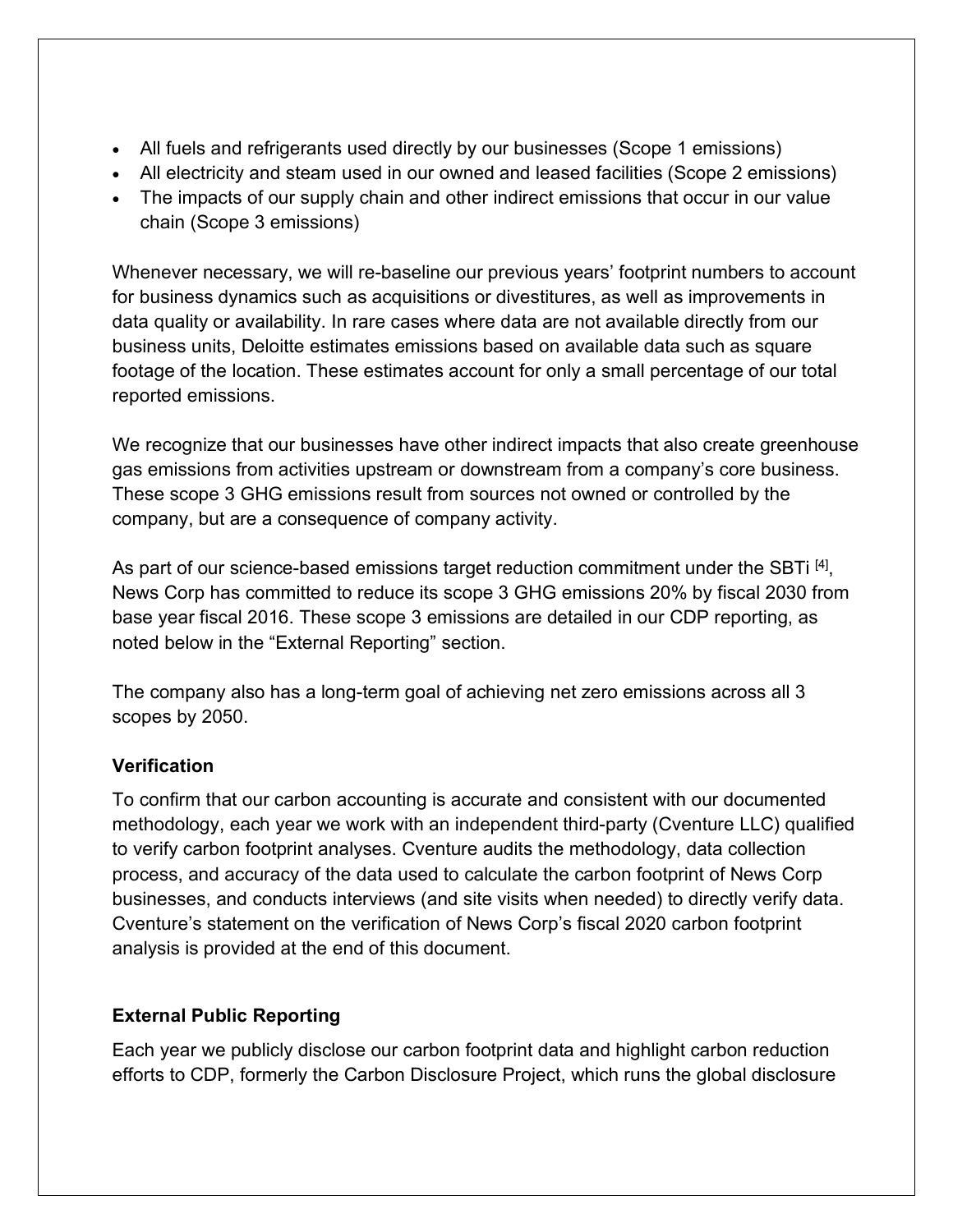system that enables companies, cities, states and regions to measure and manage their environmental impacts.

The CDP recently released the scores for the more than 9,600 companies who reported their sustainability efforts to the organization in 2020. News Corp achieved a leadership level score of A- for our Climate Change report, compared to a global average score for reporting companies of C.

CDP's scoring methodology measures a company's progress towards leadership using a 4 step approach: *Disclosure* which measures the completeness of the company's response; *Awareness* considers the extent to which the company has assessed environmental issues, risks and impacts in relation to its business; *Management* which is a measure of the extent to which the company has implemented actions, policies and strategies to address environmental issues; and *Leadership* which looks for particular steps a company has taken that represent best practice in the field of environmental management.

Please visit the CDP website (www.cdp.net) for more information.

[1] Carbon footprint does not include reductions due to purchases of energy generated from clean power sources; News America Marketing (NAM) was divested March 31, 2020, therefore all NAM-related emissions were removed from News Corp's GHG inventory during the fiscal 2020 process, per the GHG Protocol.

<sup>[2]</sup> Scope 1 emissions are all fuels and refrigerants used directly by our businesses, and scope 2 emissions refers to all electricity and steam used in our facilities. Scope 2 emissions accounted for 87% of total operational emissions in fiscal 2020.

[3] Includes green purchased power and on-site renewables; total energy consumption includes all energy consumption able to be converted to MWh, and excludes refrigerants, air travel, water, and waste consumption.

[4] The SBTi is a partnership between CDP, the United Nations Global Compact, World Resources Institute (WRI) and the World Wide Fund for Nature (WWF). The SBTi call to action is one of the We Mean Business Coalition commitments.